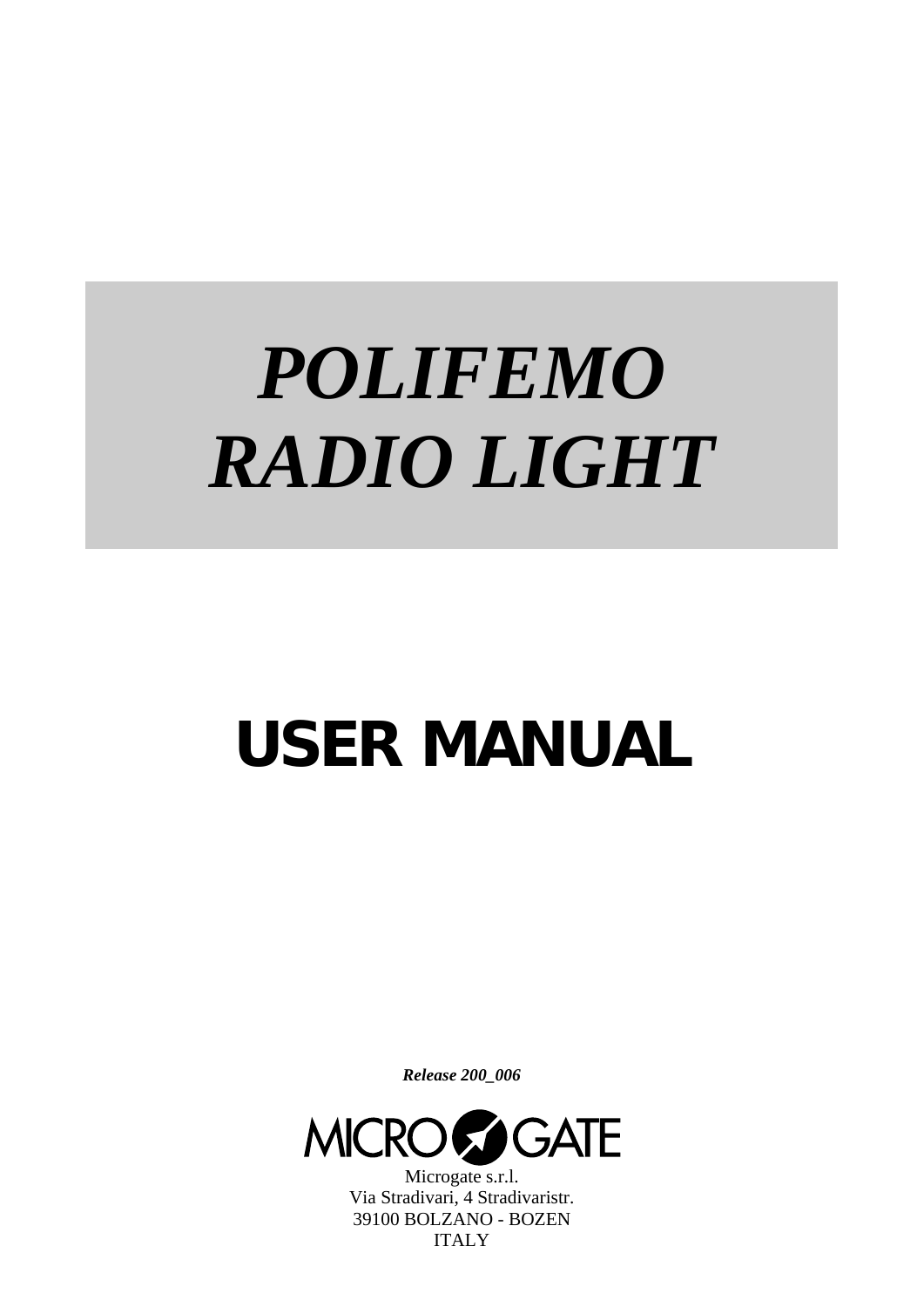<span id="page-1-0"></span>

## 1. SUMMARY

| 2.                     |        |  |
|------------------------|--------|--|
| $\mathcal{R}_{\alpha}$ |        |  |
|                        | 31     |  |
|                        |        |  |
|                        | 4.1    |  |
|                        |        |  |
| 5.1                    |        |  |
| 5.2.                   |        |  |
| 5.3.                   |        |  |
| 5.4.                   |        |  |
| 5.5.                   |        |  |
| 5.6.                   |        |  |
| 5.7.                   |        |  |
| 5.8.                   |        |  |
|                        |        |  |
|                        | 6.1.   |  |
|                        |        |  |
|                        | 7.1    |  |
|                        | 7.1.1. |  |
|                        | 7.1.2  |  |
| 8.                     |        |  |
| 9.                     |        |  |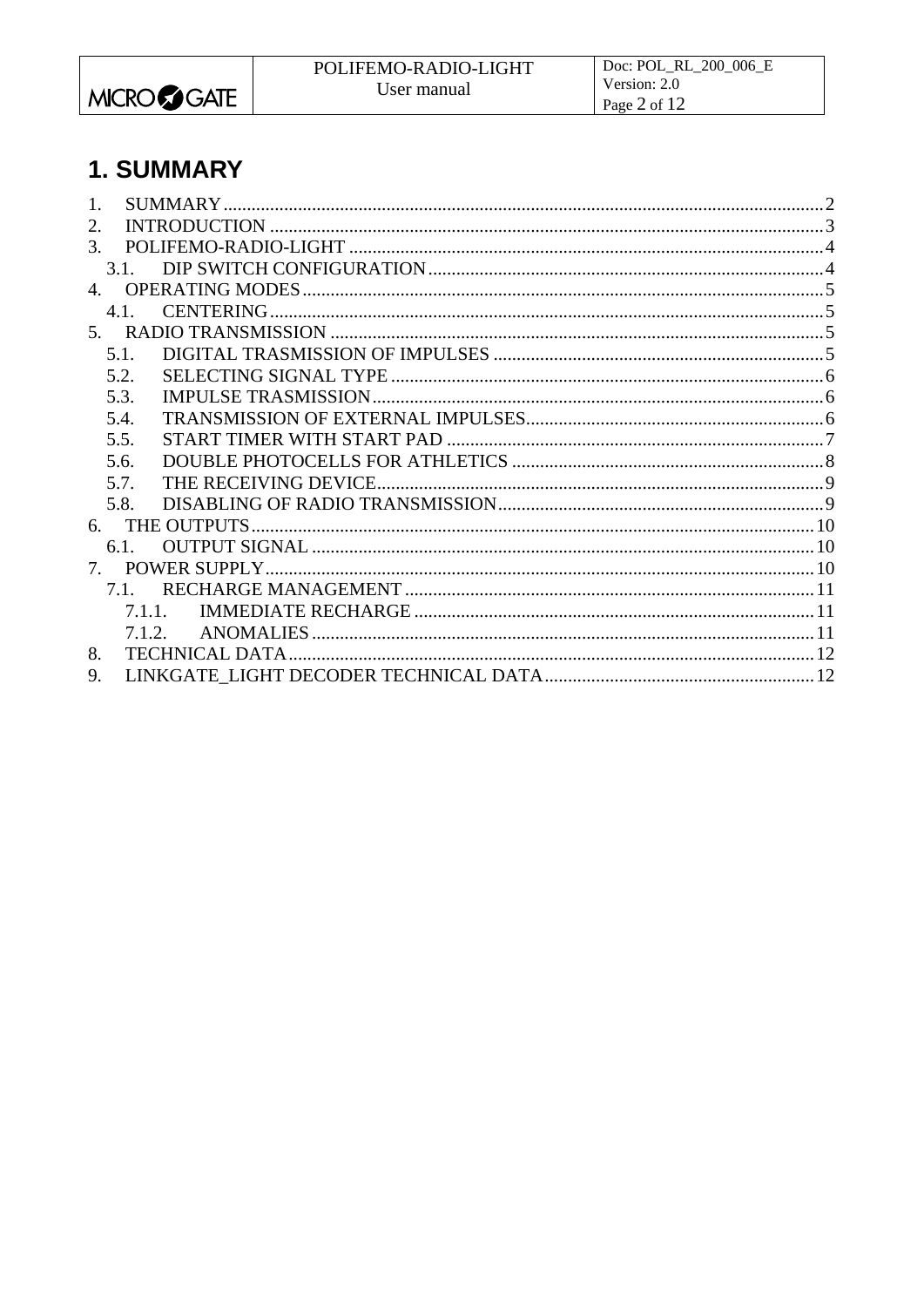<span id="page-2-0"></span>

## **2. INTRODUCTION**

The new Microgate reflection photocell Polifemo is outstanding for its attractive design, conceived to meet the requirements of safety standards. Its unique optical design guarantees a high range and greater accuracy of measurement. In addition, special optical and electronic features guarantee maximum reliability even in poor outdoor light.

Internal power supply is provided by rechargeable batteries (the 'smart' recharge circuit is built into the photocell) which can be replaced with two normal AA size batteries, and allow 18 hours of autonomous functioning. Its microprocessor management and programming switches also make it a very versatile instrument.

Radio transmission of an impulse is a critical phase in timekeeping. The timekeeper and/or trainer have always displayed a certain scepticism towards timing via radio because of the fear of losing timing data and of inaccurate time taking.

Polifemo-Radio is a highly innovative instrument in the field of radio transmission of timing impulses. Thanks to technical innovation, the old impulse transmission systems have been replaced by data transmission which ensures maximum precision and reliability thanks to transmission redundancy and the use of error correction codes.

Built into the Polifemo-Radio photocell is an EncRadio-Light, the device for radio transmission of impulses which is part of the LinkGate-Light system. A high-performance top-quality FM radio module (433MHz 10mW) is used for transmission. It is possible to use the EncRadio-Light module to send impulses coming from other devices.

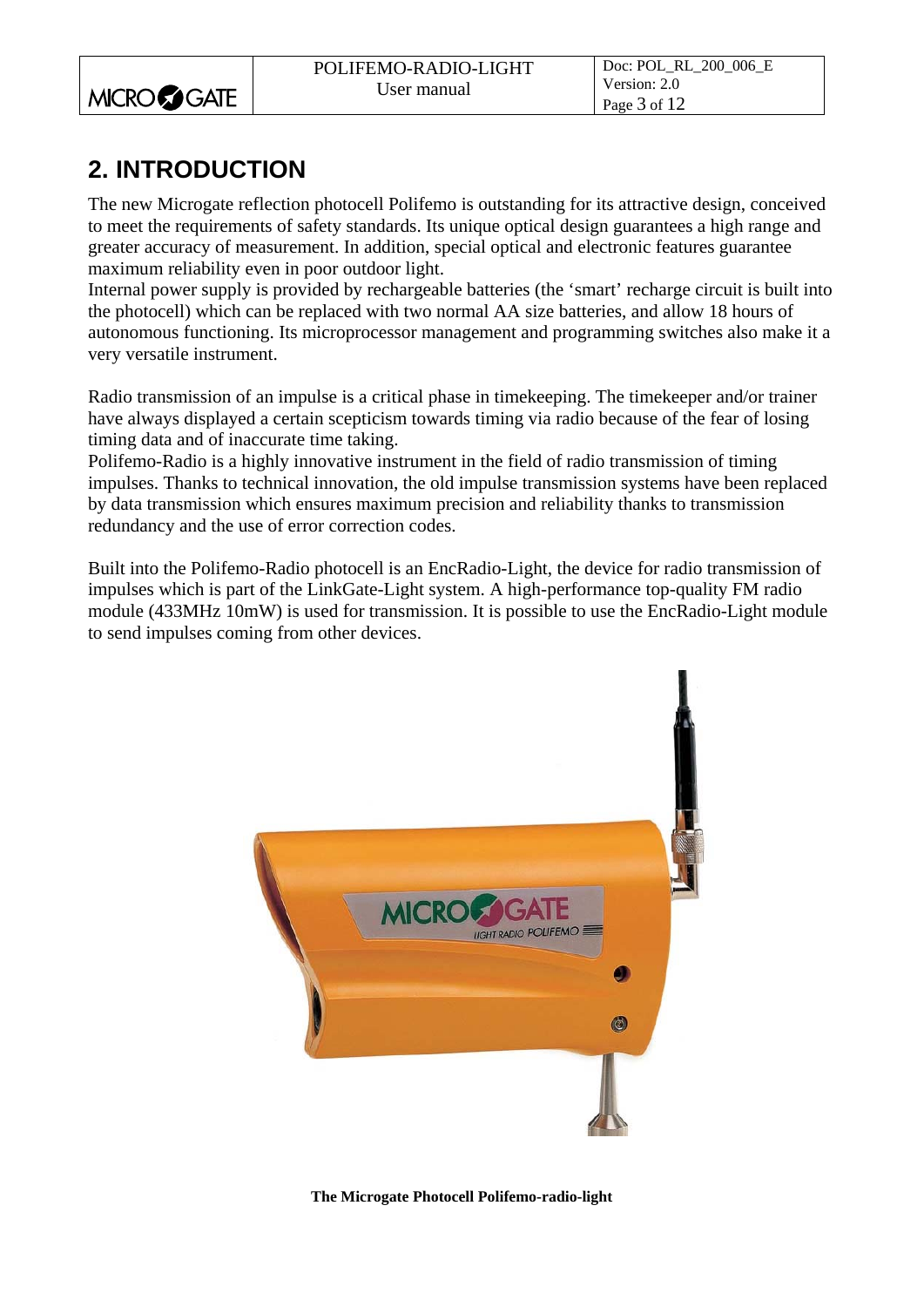## <span id="page-3-0"></span>**3. POLIFEMO-RADIO-LIGHT**



**Fig. 1** 

#### <span id="page-3-1"></span>**1. TNC CONNECTOR FOR EXTERNAL ANTENNA CONNECTION**

- **2. COM: Black banana socket**
- **3. OUT2: Green banana socket**
- **4. DIP-SWITCHES FOR SELECTING SETTINGS**
- **5. ON/OFF SWITCH**
- **6. RECHARGE SOCKET**
- **7. SIGNAL LED**
- **8. BALL-JOINT**
- **9. BATTERY COMPARTMENT**
- **10. LENSES**
- **11. EXTERNAL ANTENNA**

#### *3.1. DIP SWITCH CONFIGURATION*



**Fig. 2**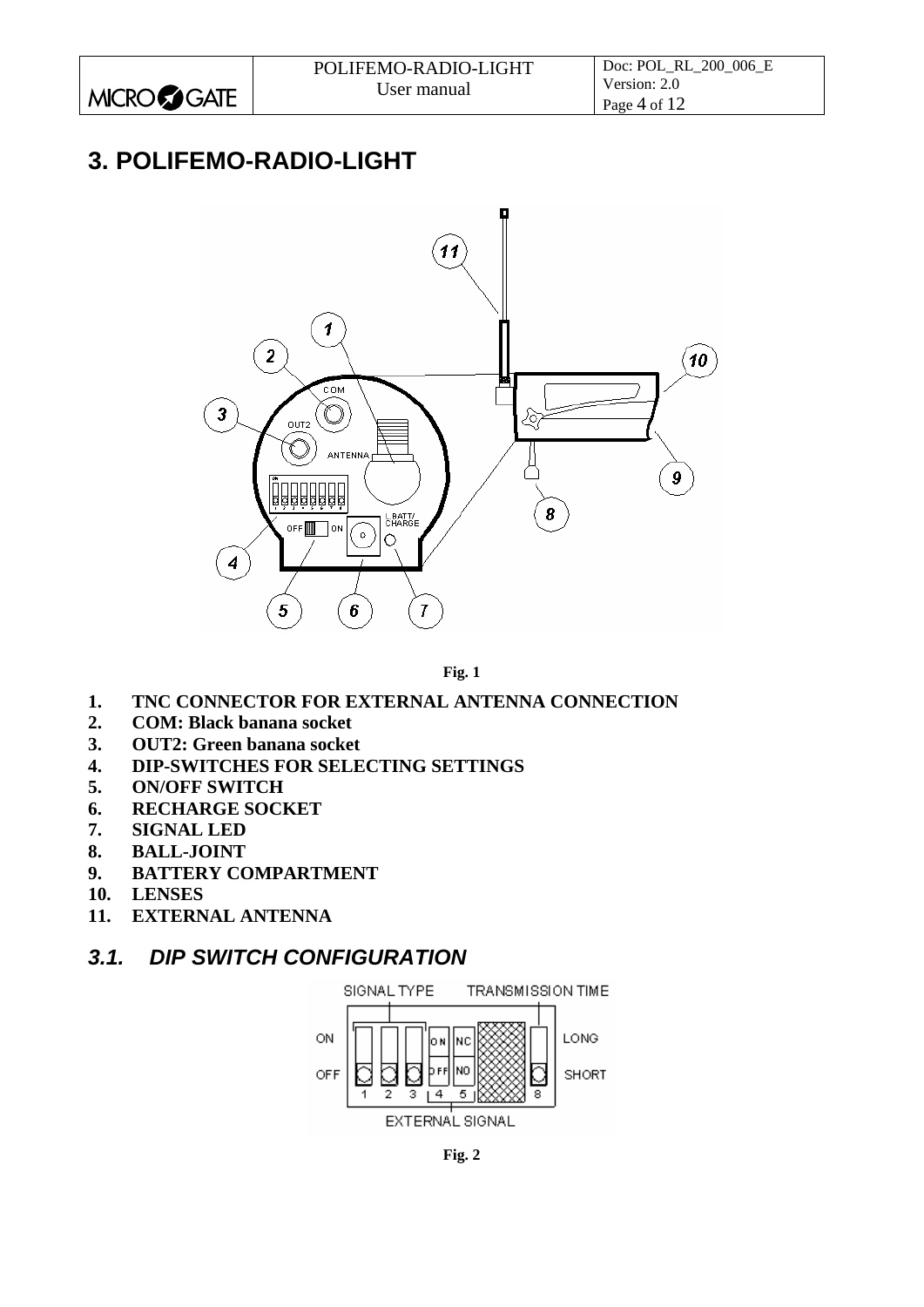<span id="page-4-0"></span>

|                      | POLIFEMO-RADIO-LIGHT | Doc: POL RL 200 006 E |
|----------------------|----------------------|-----------------------|
|                      | User manual          | Version: 2.0          |
| MICRO <b>CO</b> GATE |                      | Page 5 of 12          |

## **4. OPERATING MODES**

The Polifemo-Radio-Light photocell works by reflection: the maximum operating distance between the photocell and the reflector is 15 metres.



#### *4.1. CENTERING*

Centering takes place in the following way: when switched on, the photocell emits a continuous BEEP, pointing the photocell on the reflector, the BEEP stops, thus indicating correct centering.

## **5. RADIO TRANSMISSION**

The LinkGate-Light system incorporates special technological features to ensure maximum reliability in the transmission of acquired impulses.

#### *5.1. DIGITAL TRASMISSION OF IMPULSES*

EncRadio-Light transmits a set of data (no longer a single impulse!) that contains a large quantity of information. In particular, the following are transmitted:

- The transmitter's code
- The type of signal transmitted (Start, Lap number or Stop, which can be selected with the Signal Type switch)
- How long ago the event took place.

To the set of data are added numerous control codes and error self-correction codes which prevent a signal from being incorrectly interpreted during reception.

All the data (information + control codes) are transmitted 16 times, in order to reduce the possibility of reception failure.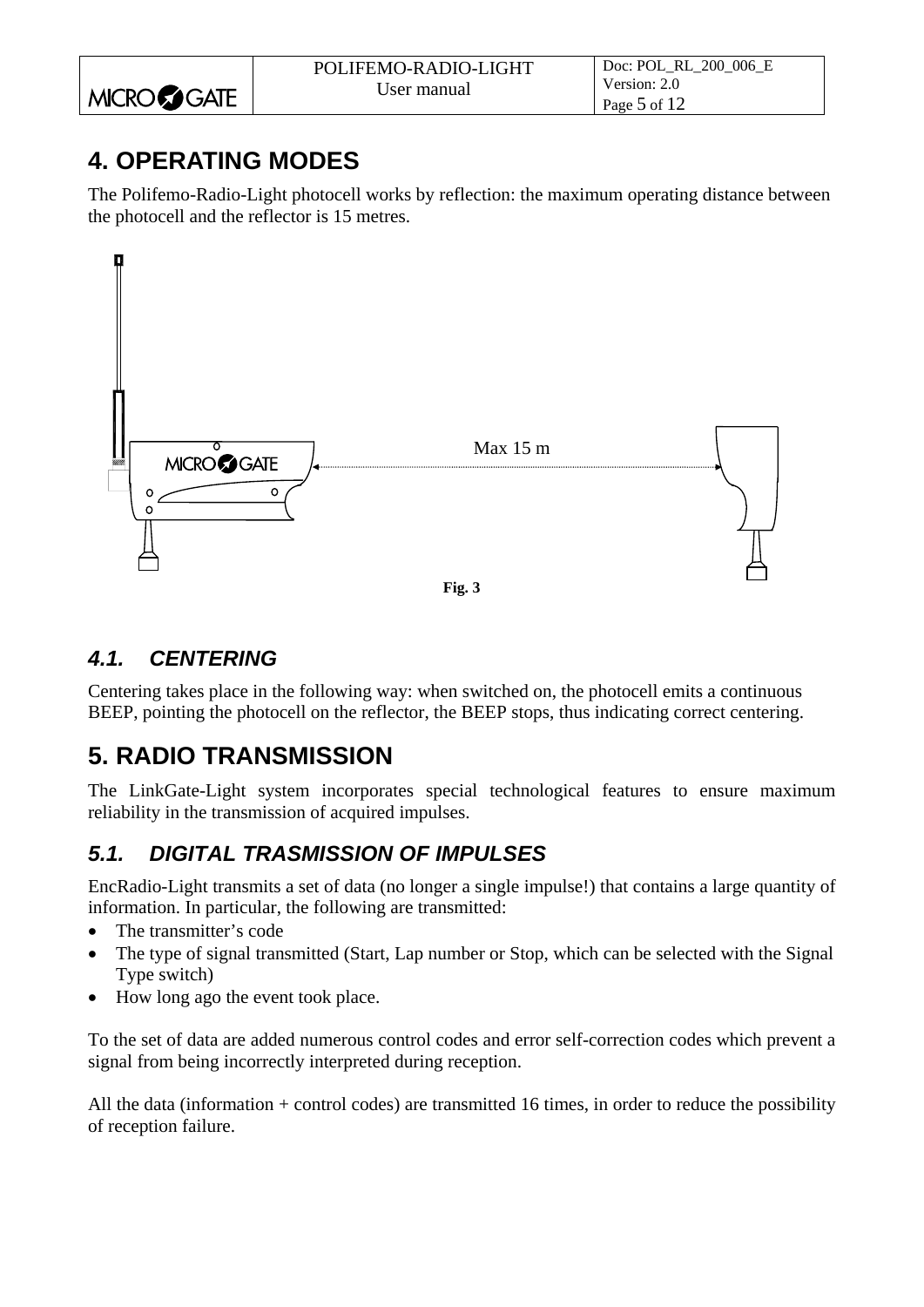<span id="page-5-0"></span>

|                    | POLIFEMO-RADIO-LIGHT | Doc: POL RL 200 006 E |
|--------------------|----------------------|-----------------------|
|                    | User manual          | Version: 2.0          |
| <b>MICROCOGATE</b> |                      | Page 6 of 12          |

Even with very disturbed signal transmission, this system ensures maximum reliability and precision (+/- 0.4 thousandths of a second); the complete reception of a single set of data is all that is required to reconstruct the original time of the event

#### *5.2. SELECTING SIGNAL TYPE*

Switches 1 to 3 make it possible to set the type of impulse you wish to transmit . The following table summarises the types of impulse available.

| <b>SWITCH 1</b> | <b>SWITCH 2</b> | <b>SWITCH3</b> | <b>Signal type</b> |
|-----------------|-----------------|----------------|--------------------|
| ÓN              | ON              | ON             | <b>START</b>       |
| <b>OFF</b>      | ON              | ON             | LAP <sub>6</sub>   |
| ON              | <b>OFF</b>      | ON             | LAP <sub>5</sub>   |
| <b>OFF</b>      | <b>OFF</b>      | ON             | LAP <sub>4</sub>   |
| ON              | ON              | <b>OFF</b>     | LAP <sub>3</sub>   |
| <b>OFF</b>      | ON              | <b>OFF</b>     | LAP <sub>2</sub>   |
| ON              | <b>OFF</b>      | <b>OFF</b>     | LAP <sub>1</sub>   |
| OFF             | OFF             | OFF            | <b>STOP</b>        |

#### *5.3. IMPULSE TRASMISSION*

By using a switch (switch n°8 next to the words TRASMISSION TIME) you can set transmission duration (approximately 2.3 seconds for long transmission and 0.6 seconds for short). By selecting long transmission, you will obtain greater redundancy of information as the same data will be transmitted 16 times. If you select short transmission the set of data will only be transmitted 4 times so you will have lower redundancy but with a substantial reduction of transmission time.

For normal use, we advise you always to use long transmission (switch n°8 ON) ) in order to maximise the redundancy of transmitted data. However, for special applications such as the taking of several intermediate times very close together, using short transmission is the only practical solution if transmissions are not to overlap.

#### *5.4. TRANSMISSION OF EXTERNAL IMPULSES*

The EncRadio-Light module built into the photocell is able to send impulses taken from a source other than the photocell itself (e.g. gates, pressure switches, buttons …).

The use of this function is controlled by switches 4 and 5 labelled EXTERNAL SIGNAL.

Switch 4 in position ON enables the possibility of sending the impulse taken by other devices and at the same time disables the photocell itself. Consequently only the EncRadio-Light module built into the photocell is used.

Switch 5 selects the type of contact used, whether normally open (OFF) or normally closed (ON).

The external device is connected using the black and green banana jacks usually used for acquiring the photocell signal.

The following table summarises the function of switches 4 and 5.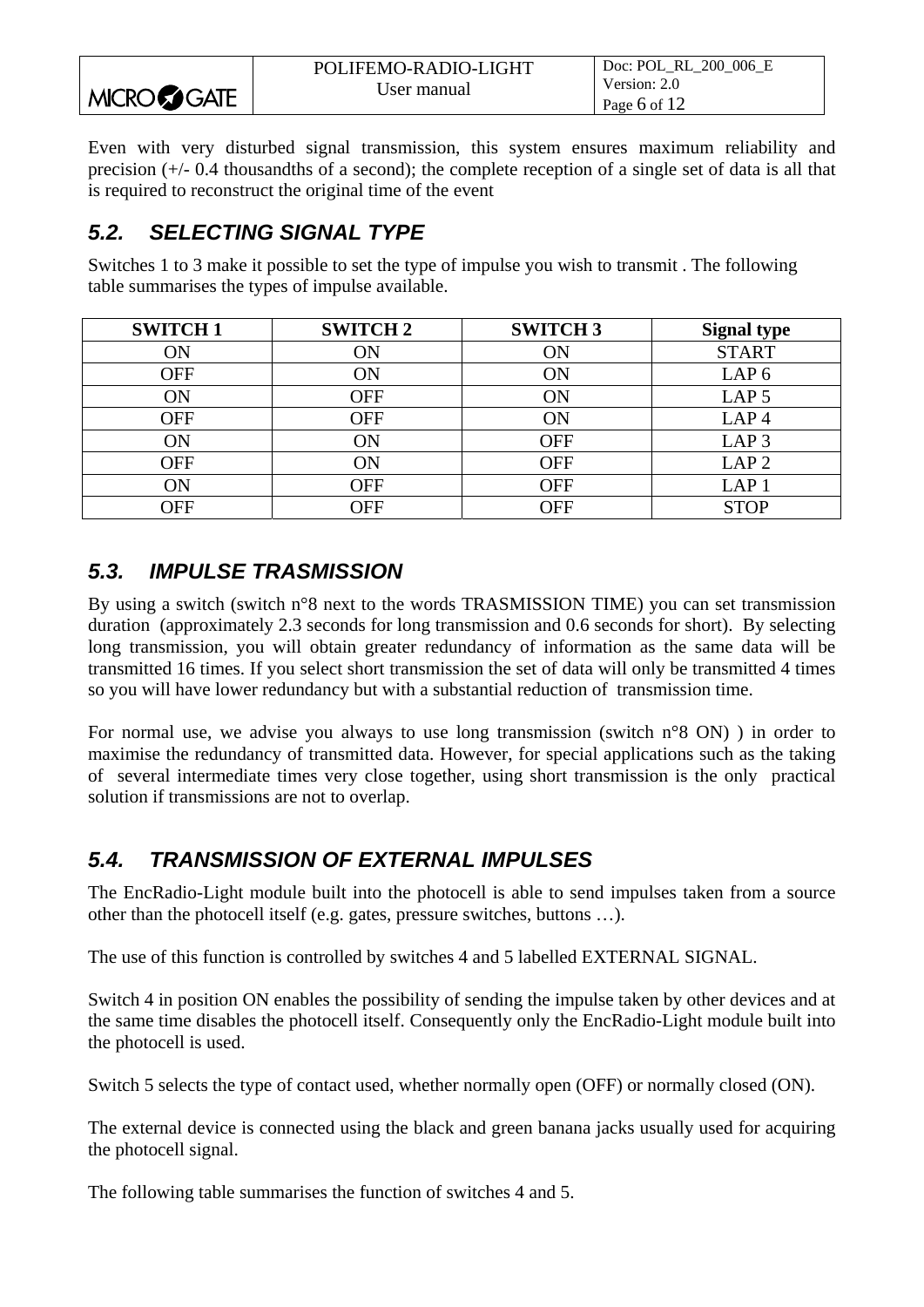<span id="page-6-0"></span>

|                    | POLIFEMO-RADIO-LIGHT | Doc: POL RL 200 006 E |
|--------------------|----------------------|-----------------------|
|                    | User manual          | Version: 2.0          |
| <b>MICROCOGATE</b> |                      | Page 7 of 12          |

| <b>SWITCH</b> |            |                  | <b>Function</b>                    | Banana jacks                 |
|---------------|------------|------------------|------------------------------------|------------------------------|
|               |            | <b>Photocell</b> | <b>EncRadio-Light</b>              |                              |
| OFF           | <b>OFF</b> | Active           | Transmission of signals            | Output of signal acquired by |
| <b>OFF</b>    | ON         | Active           | acquired by photocell              | photocell                    |
| ON            | <b>OFF</b> | Not active       | Transmission of signals            | Input normally open          |
| ON            | OΝ         | Not active       | acquired on banana jack<br>sockets | Input normally closed        |

#### *5.5. START TIMER WITH START PAD*

Connect the Start Pad with the black and green banana jack sockets (usually used for acquiring the photocell signal).

Set the Dip Switch 4 to ON to enable external input. The photocell is not active in this mode.

Select the type of external contact with Dip Switch 5 (normally open/closed).

Enable timer mode by switching Dip Switches 6 and 7 to ON.

Switch the photocell off and switch it back on with the On/Off switch to activate timer mode.

Typical Dip Switch setting for timer mode with Start Pad:



**Figure 4**

The start timer is activated when the athlete takes up position on the Start Pad.

After 1 second the photocell emits a BEEP to communicate that the time for taking up position is finished and waiting time has begun.

The photocell emits a BEEP-BEEP after 3 more seconds to indicate the end of waiting time and the start of random time, which ranges from 1 to 1.5 seconds.

The LONG BEEP at the end of random time signals the Start for the athlete.

When the athlete leaves the Start Pad the photocell transmits the event and reaction time. The various timer phases are shown in figure 5.



**Figure 5**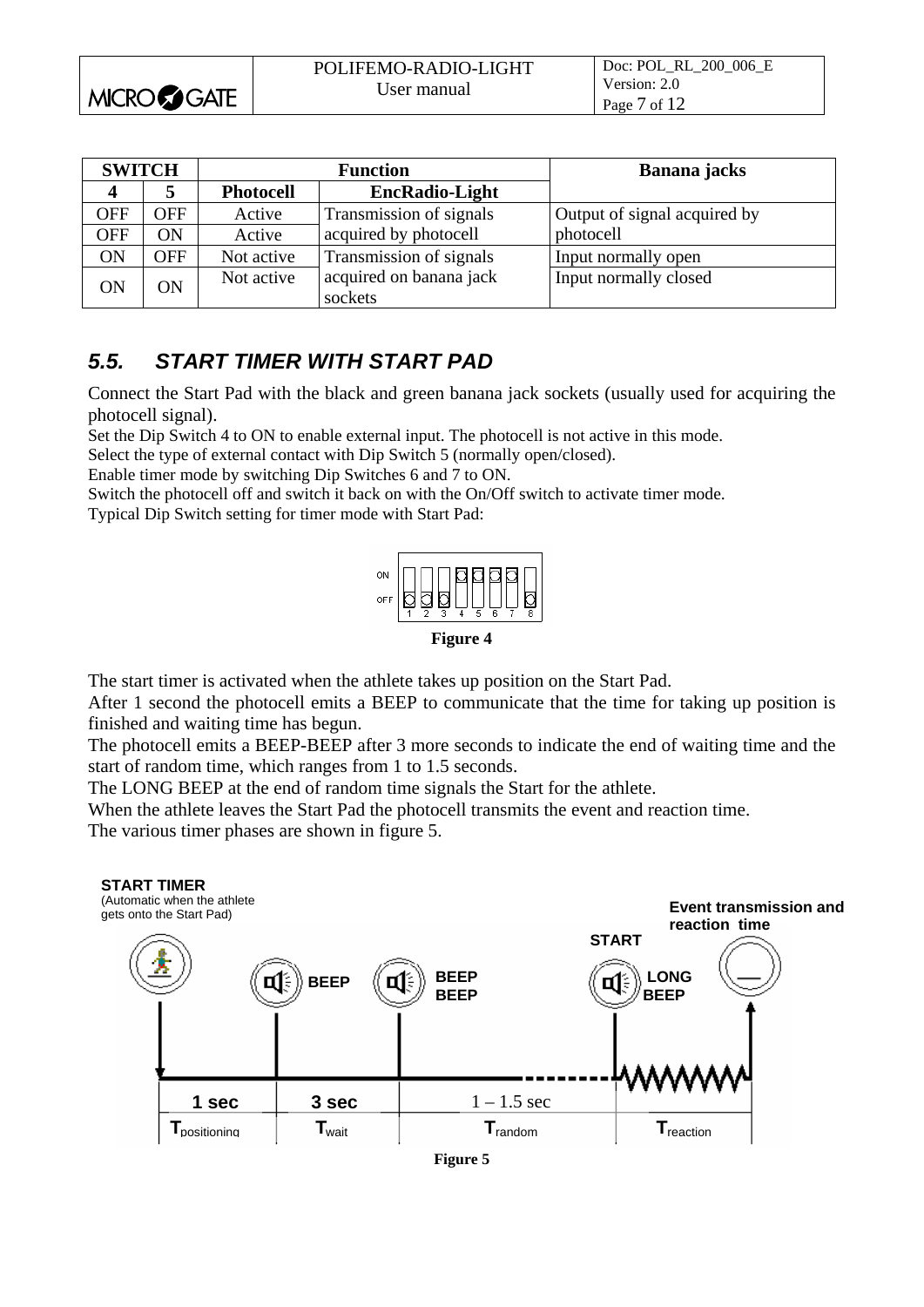### *5.6. DOUBLE PHOTOCELLS FOR ATHLETICS*

<span id="page-7-0"></span>**MICROCOGATE** 

The double photocell system for athletics consists of 2 photocells placed one over the other and synchronised together. Only the simultaneous interruption of both photocells generates a signal. This system ensures that the photocells are interrupted by the competitor's bust and not by the movement of his/her arms

The special anchoring clamps make it easy to align the photocells and relative reflectors and make it possible to achieve the correct width of the sensitive zone.



This figure shows the connection of a double photocell system using a Polifemo Light Radio and a Polifemo Light. The two photocells must be connected together (2-meter CAB050 cables or 20 meter CAB048 cable) to make the system synchronous.

This function mode is used by means of switches 6 and 7 (Polifemo Light Radio), which must be set in the following way:

| <b>SWITCH</b> |  |
|---------------|--|
| 6             |  |
| OFF           |  |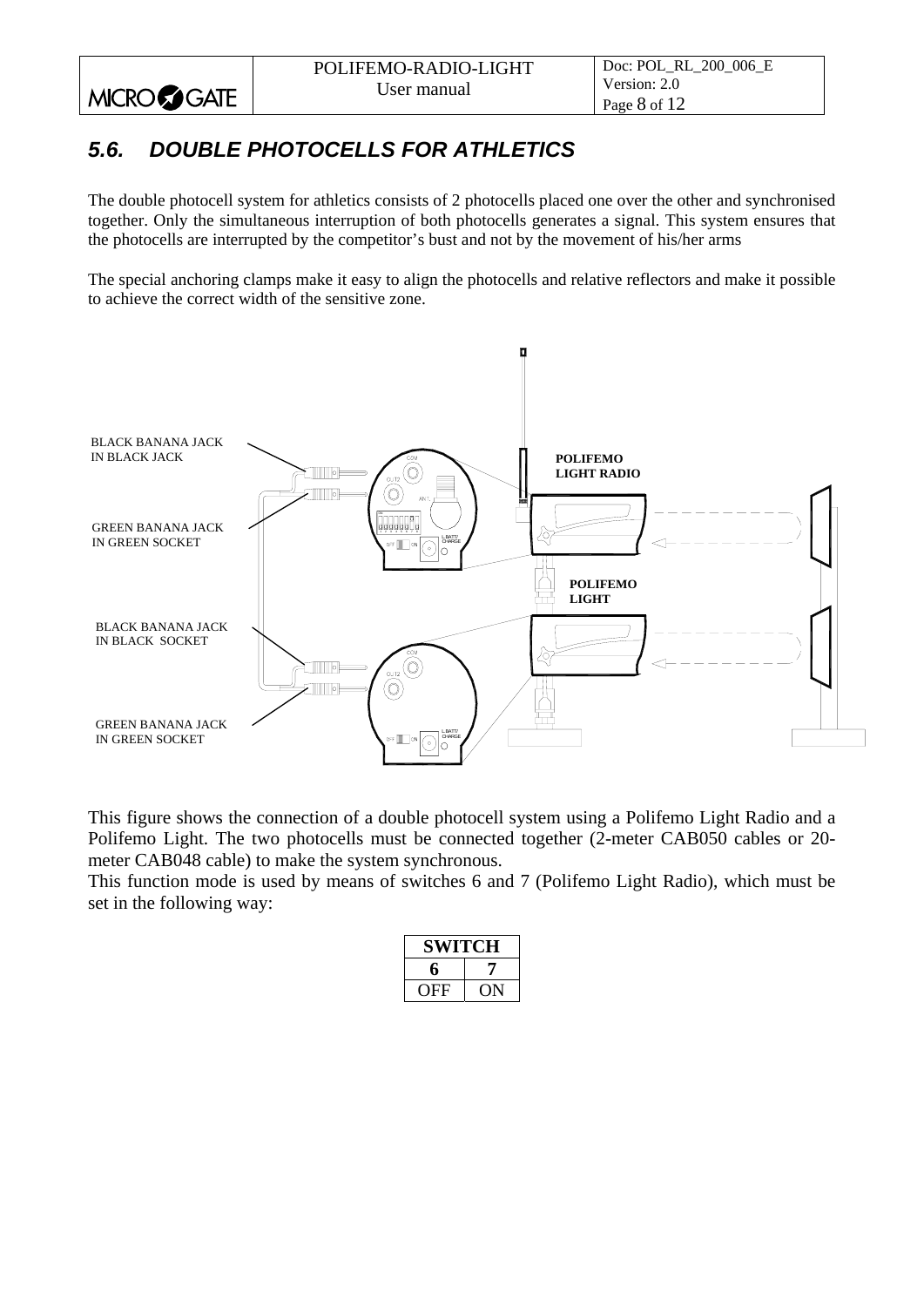#### <span id="page-8-0"></span>*5.7. THE RECEIVING DEVICE*

The DecRadio\_Light modules are powered directly from the Microgate stopwatches using the special connecting cable. It is very simple to use:

- connect the Nucletron connector (see Fig. 6  $N^{\circ}$  2) to the corresponding connector on the stopwatch
- screw in the antenna (see Fig.  $6 N^{\circ}$  1)
- check that the channel set on the photocell corresponds to the channel set on the stopwatch (consult the relative manual for the stopwatch).





- 1. BNC for external antenna connection
- 2. 5 pole Nucletron connector for Radio output

#### *5.8. DISABLING OF RADIO TRANSMISSION*

To disable radio transmission of the event, set Dip Switches 6 and 7 to ON (see Figure 7). Switch the photocell off and switch it back on with the On/Off switch to activate this mode.



**Figure 7**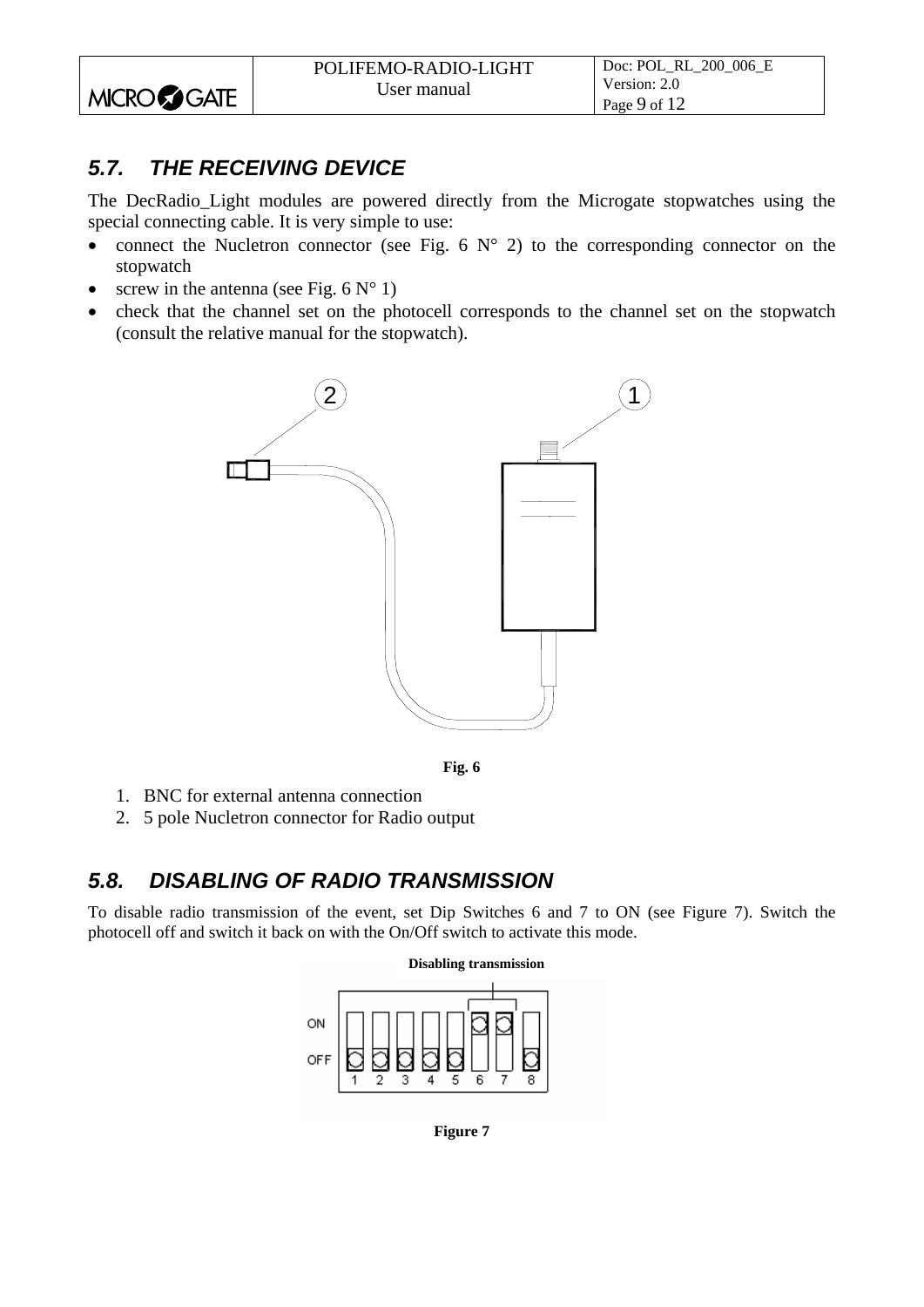<span id="page-9-0"></span>

|                    | POLIFEMO-RADIO-LIGHT | Doc: POL RL 200 006 E |
|--------------------|----------------------|-----------------------|
|                    | User manual          | Version: 2.0          |
| <b>MICROCOGATE</b> |                      | Page 10 of $12$       |

## **6. THE OUTPUTS**

The Polifemo photocell emits a signal on the output, normally open, and is brought to the reference level (COM socket – BLACK banana jack) if the infrared beam is interrupted The signal is presented on the green banana jack (OUT2) and is compatible with every type of timing device.

#### *6.1. OUTPUT SIGNAL*

The output signal has a minimum duration of 3 hundredths of a second and has a constant delay relative to the event of a thousandth of a second. Of course the delay does not affect resolution, which for Polifemo is 125μs (0.125 milliseconds). The output level passes from high to low (contact closes) and is kept in this situation until the end of the interruption of the infrared beam



## **7. POWER SUPPLY**

The Polifemo photocell can be powered in 2 different ways:

- with batteries
- from recharge power source

Before continuing, it would be better to make clear what the various terms mean:

- batteries: Size AA batteries, both rechargeable and non-rechargeable types; *rechargeable:* both NiCd and NiMH 1.2V *non-rechargeable:* Alkaline 1.5V
- recharge power source: power applied to recharge jack (see fig 1  $n^{\circ}$  6). Voltage must be between 8V and 13V (we strongly advise you not to use voltages above 13V; for higher voltages a security mechanism - varistor – breaks the supply circuit. The circuit is restored when voltage has returned within the operative range).

Polifemo can manage both types of power supply simultaneously. If the photocell is on and powered from an external power source or from a recharge power source, the batteries are protected by using 'external' power sources; moreover, if recharge power is sufficient, the batteries are kept charged by a recharge current with a suitable duty cycle.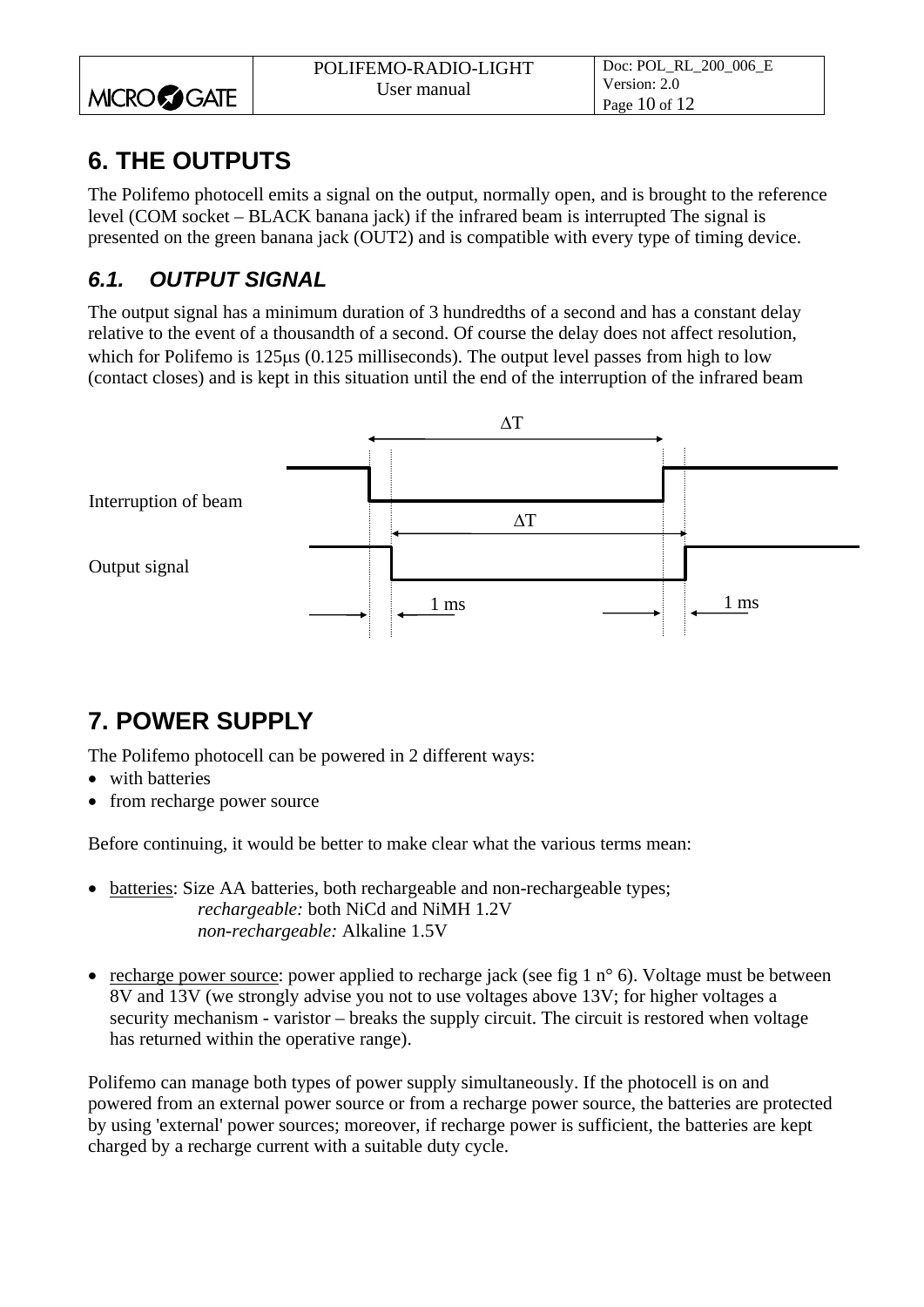#### <span id="page-10-0"></span>*7.1. RECHARGE MANAGEMENT*

Recharging the Polifemo batteries can only take place with the photocell off and is managed 'smartly' by the microprocessor in the photocell itself. The standard procedure is to discharge the batteries and then to fully recharge them. Recharging starts after insertion of the power supply jack with sufficient voltage (Vch>8V) and the photocell off.

The following steps are carried out by the program which manages recharging:

| <b>STEP</b>    | <b>ACTIONS</b>                                        | <b>LED</b>               | <b>DURATION</b>                                      | <b>POSSIBLE ANOMALIES</b>                                                     |
|----------------|-------------------------------------------------------|--------------------------|------------------------------------------------------|-------------------------------------------------------------------------------|
|                | Checking of                                           | Continuous               | 1 minute                                             | Presence of non-rechargeable                                                  |
|                | presence of                                           | red                      |                                                      | batteries                                                                     |
|                | rechargeable                                          |                          |                                                      |                                                                               |
|                | batteries                                             |                          |                                                      |                                                                               |
| $\overline{2}$ | Battery discharge                                     | Continuous<br>red        | variable according<br>to previous state of<br>charge | Batteries removed or reach<br>dangerous voltage levels (faulty)<br>batteries) |
| $\overline{3}$ | Battery recharge                                      | <b>Blinking</b><br>green | 7 hours                                              | Batteries removed or reach<br>dangerous voltage levels (faulty)<br>batteries) |
| $\overline{4}$ | End of recharge<br>and maintenance of<br>charge level | Continuous<br>green      |                                                      |                                                                               |

Switching on the photocell or lack of recharge voltage result in interruption of the recharge procedure.

#### **7.1.1. IMMEDIATE RECHARGE**

If immediate battery recharge is required without first discharging the batteries, put the switch ([Fig.](#page-3-1)  [1](#page-3-1) n° 5) to ON for an instant and return rapidly to OFF. The recharge management program will not first discharge the batteries (steps 3 and 4)

Only in exceptional circumstances should the batteries be recharged straightaway without being first discharged as this shortens their life.

#### **7.1.2. ANOMALIES**

Any anomalies occurring during the recharge procedure are signalled by slow blinking of the red LED and the sound signal BOOP-pause-BOOP. When an anomaly is detected, the recharge cycle is interrupted.